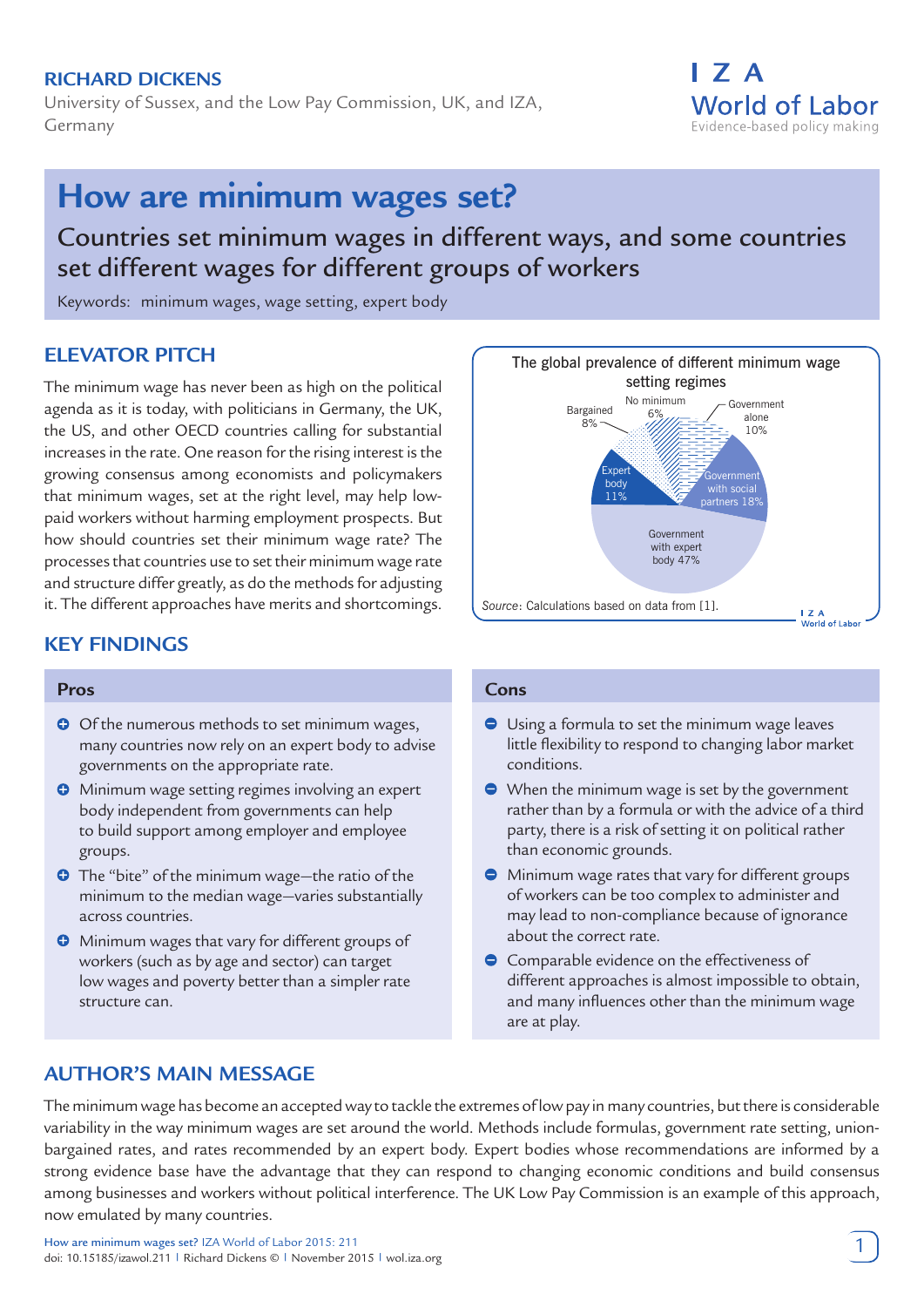## **MOTIVATION**

More than 100 countries, including 22 EU member states, now have a national minimum wage [1]. Alongside this increase in prevalence has come a greater appetite among both the public and politicians for ever higher minimum wages. In the UK, a recent poll found 66% of respondents in favor of increasing the minimum wage, and in the US 62% favor raising the federal minimum to \$10 an hour.

This public support has been recognized by politicians. President Obama has been pushing for a substantial increase in the US federal rate. The UK Chancellor of the Exchequer, George Osborne, has just introduced a higher minimum wage for workers over 25 and set a target of 60% of the median wage by 2020. Angela Merkel's coalition government introduced Germany's first national minimum wage in January 2015, at €8.50 an hour.

It seems that, at least for now, minimum wages are here to stay. Public support has likely been strengthened by concerns over stagnating living standards. And a consensus is emerging that minimum wages, set at the right level, do not harm employment prospects. A key question is how to achieve that right level?

## **DISCUSSION OF PROS AND CONS**

Minimum wages have not always been so popular. Two decades ago, the common opinion was that minimum wages did more harm than good. The prevailing view among economists was that minimum wages interfered with the normal workings of the labor market and priced workers out of jobs: the standard competitive model found in any textbook predicts an unambiguous fall in employment arising from the minimum wage.

This view has been challenged by more sophisticated empirical analysis and by a proliferation of new theories proposing that minimum wages can have ambiguous effects on employment. Some new theories imply that the minimum wage, set at the right level, need not result in job loss and can even increase employment by boosting the attractiveness of low-wage jobs. The first convincing empirical evidence contradicting the prevailing view came from a study of fast food outlets in the US [2]. Since then a burgeoning literature has emerged across the US and Europe and continues to inform the debate. While the debate is still very much alive, the weight of evidence has shifted, and views among academics are now much more balanced [3].

## **Minimum wage systems around the world**

Numerous methods are used to set minimum wages around the world. At one end of the spectrum, the government is in complete control of minimum wages, as in the US. At the other end, a system of collective bargaining determines the minimum, as in Austria and, until recently, in Germany. In between are a wide range of variants. Some countries use a formula for uprating the minimum, as in France, where it is closely linked to the rate of inflation. Many countries now rely on an expert body either to set the rate or to provide advice and recommend a rate to government. The UK Low Pay Commission (LPC) is a good example of the second approach, though its independence has recently been weakened with the introduction of a target rate for workers over the age of 25.

The regime used to set the minimum wage likely has real impacts on labor market outcomes. Different regimes are likely to have different concerns at heart when deciding the rate [4]. For example, under a system of collective bargaining, unions may serve the interests of members;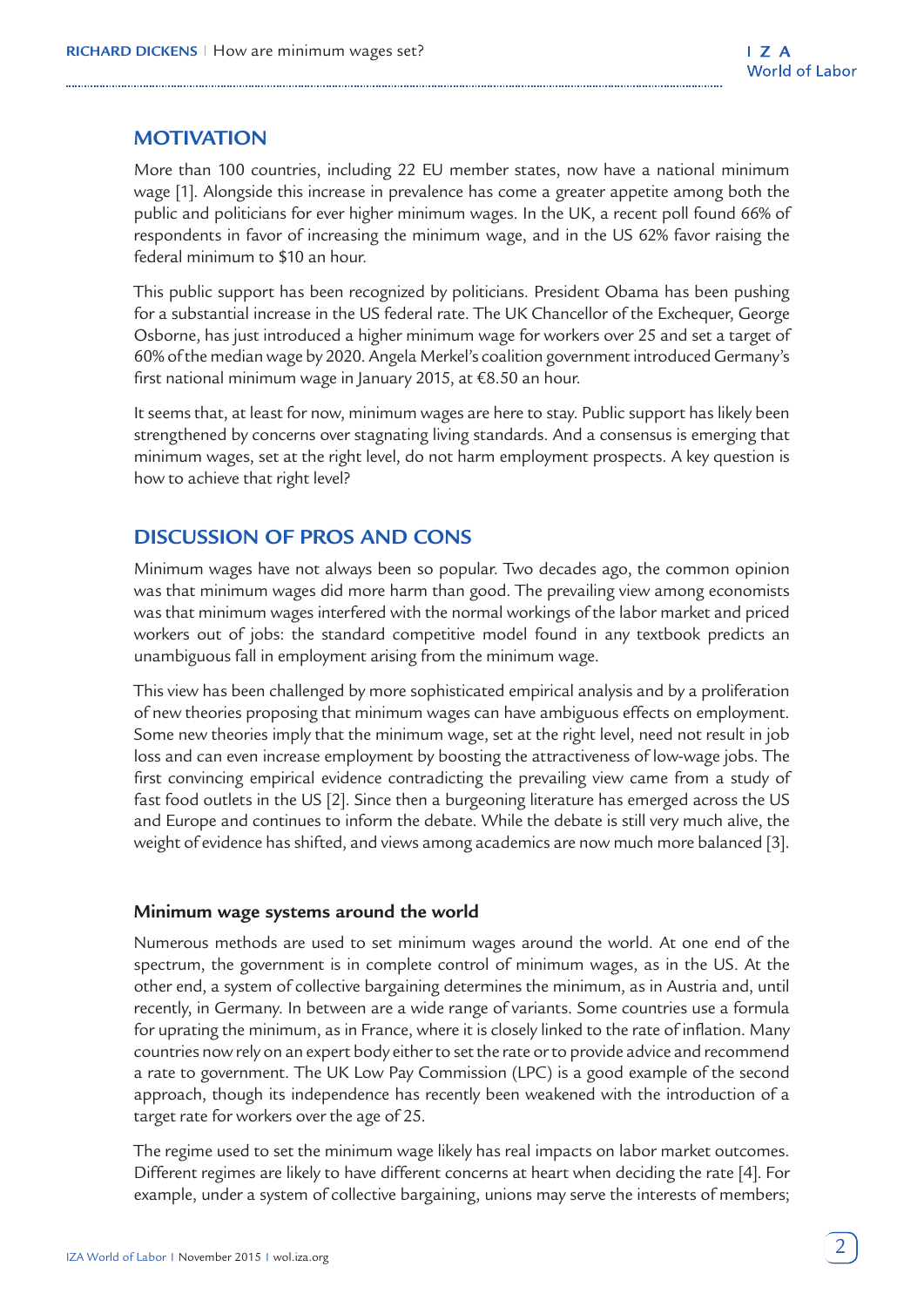when governments set the minimum wage, they may be guided more by political concerns than by economic concerns. Different minimum wage setting regimes will also differ in the degree of flexibility in responding to economic shocks. During the recent recession, France was largely compelled to raise the minimum wage in real terms despite high and rising unemployment.

In addition to these differences in how rates are set, countries also differ in whether they use a single minimum wage or different rates for different workers. Many countries have lower rates for younger workers, though the discount varies considerably. Some countries set multiple rates, which differ by sectors, regions, and occupations (Figure 1).

When rates vary for different groups of workers, the minimum wage regime has more flexibility in responding to shocks. For example, the UK minimum wage for young workers was frozen during the recent crisis, and some preliminary evidence suggests that this measure helped to maintain youth employment through the downturn [5]. The downside of flexibility is the potential for added confusion among employers and employees over which rate applies, and thus a greater potential for non-compliance.



## **Minimum wage setting mechanisms**

#### *Regimes involving an expert body*

Systems with an expert body involved in setting the minimum wage are now the most prevalent. In 47% of countries, the government sets the minimum wage on the advice and recommendation of an expert body; a further 11% of countries rely on an expert body alone. Practice varies across countries, but typically this expert body includes stakeholders from the employer and employee sides and sometimes independent members. The UK LPC has three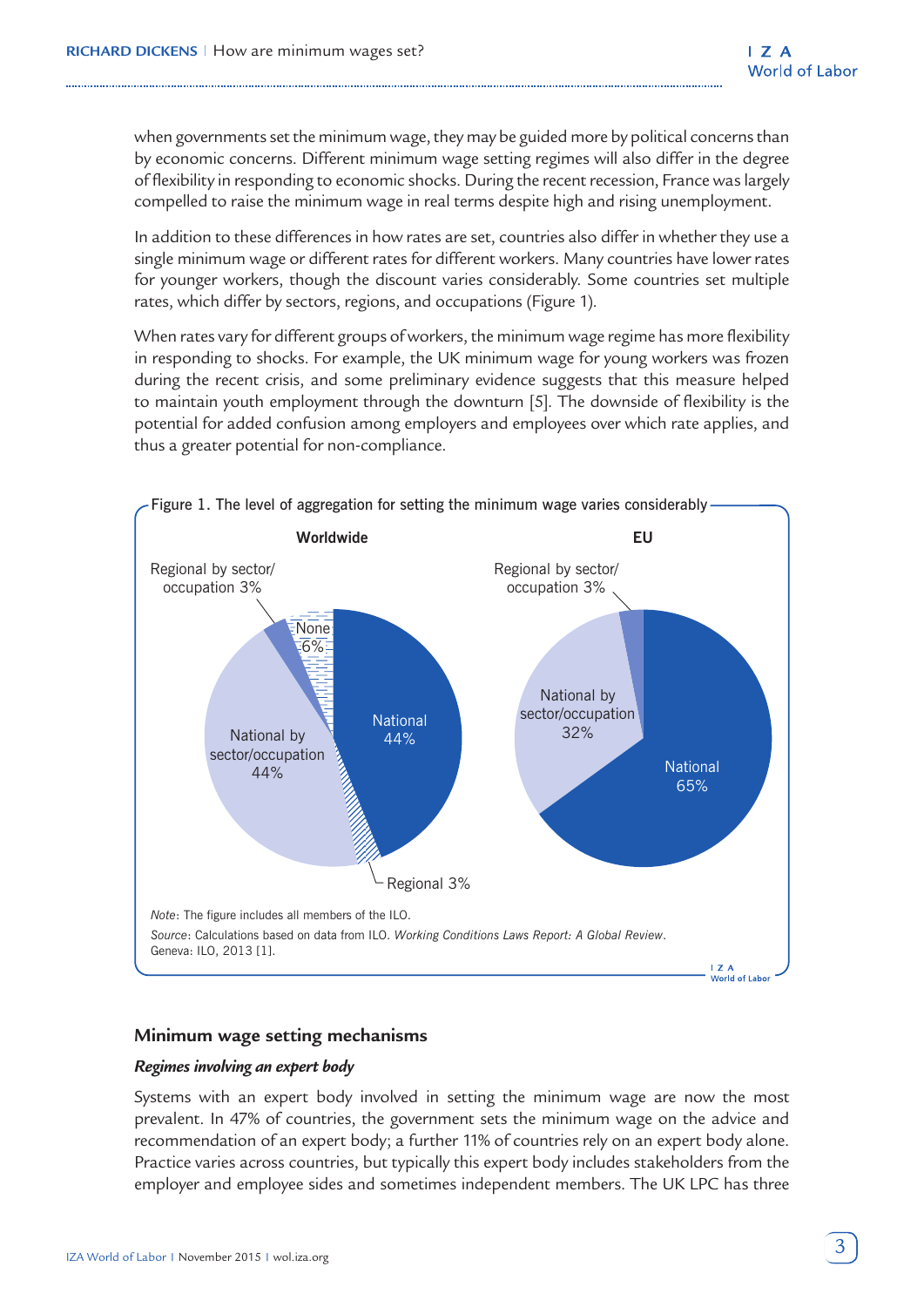employer representatives, three employee representatives, two independent members, and a chair. To inform its recommendations, the commission conducts empirical research, takes written and oral evidence from interested parties and organizations, and visits employees and employers in the low-paid sectors across the country. The composition of the expert body, by encouraging consensus, adds credibility to the proposed rate that emerges from the process, which can make it difficult for a government to go against any recommendation, at least on key decisions. The LPC also follows an annual cycle, which introduces regularity to the wage setting process.

Germany introduced its first national minimum wage, at €8.50 an hour, in January 2015. Initially set by the coalition government, it will be revised by a newly formed minimum wage commission that is to some extent modeled on the UK system but has only employer and employee representatives. While the commission takes advice from independent experts, contrary to the UK case, these experts do not have a formal position on the commission and do not vote on proposed changes to the minimum wage. In the case of an even split within the commission, the chair has the deciding vote.

In Ireland, until recently an industrial relations body, the Labour Court, had the power to recommend increases in the minimum wage after taking submissions from interested parties, with the final say resting with the minister for employment. If the union and employer representatives sitting on the Labour Court could agree on a rate, the minister had to consider it. The minimum wage in Ireland recently went through a rocky period as the economy fell into recession. The minimum was cut by €1 an hour as part of the terms of an international bailout in February 2011. However, the new government reversed this decision and reinstated the minimum wage of €8.65 an hour in July 2011, where it has remained unchanged for four years. To introduce more stability to the rate setting process, the Irish government recently set up a commission with a structure similar to that of the UK LPC, with employer and employee representatives and independents.

#### *Government-set minimum wages*

In some countries, the central government sets the national minimum wage. The most notable example of this approach is the US, where Congress votes on changes to the minimum wage. The US has tended to change the national minimum wage infrequently, with changes depending largely on the political balance of power at the federal level. The national minimum has been uprated only five times in the last 20 years. But US states and even cities have the power to set minimum wages that are higher than the national rate. There have been large variations in the minimum wage across states in the past decade as more local governments have broken away from the federal rate [6]. This increased use of local rates is arguably a symptom of the federal rate failing to remain relevant in many parts of the US.

#### *Formulaic approaches*

Other countries follow a rule or formula for fixing the minimum wage. In France, the interprofessional minimum wage (*salaire minimum interprofessionnel de croissance*) is tied to the consumer price index and uprated annually. In the aftermath of the economic crisis of 2008– 2009, the French government established an advisory board of experts. Although bound by the formula, the board may recommend increases higher than those implied by the consumer price index, but it has never done so. Luxembourg also links the minimum wage to consumer prices, and the Netherlands links the minimum wage to average wage growth, although a system of bargaining allows for some flexibility.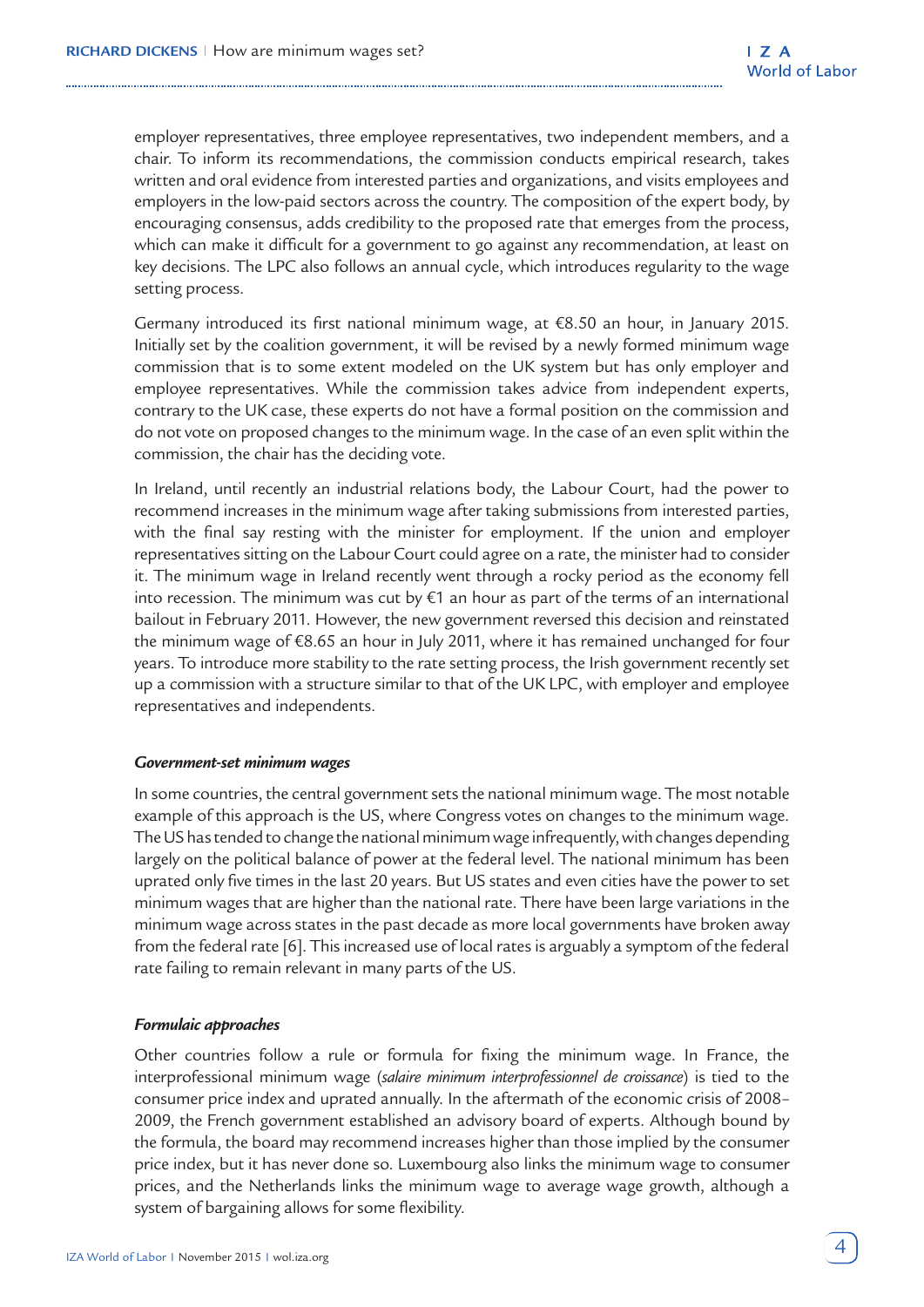#### *Collective bargaining*

The influence of trade unions and other employee organizations varies considerably across countries. In some countries (largely in Europe), minimum wages emerge from bargaining between employers and employees. These minimums are often agreed at the sectoral level, which can result in multiple minimum wages. In countries with collectively agreed minimum wages, coverage can be high. Denmark, Finland, and Sweden, where more than 90% of workers are covered by one of the sectorally agreed minimum wages, are good examples of this approach.

## **The "bite" of the minimum wage**

The "bite" of the minimum wage—the ratio of the minimum wage to the median wage measures the relative importance of the minimum wage in each labor market. For most countries, the minimum wage is set at around half the median wage (Figure 2). But it varies considerably—from 37% in the US to more than 60% in France. The UK has gradually pushed up the relative value of the minimum wage over the past decade; at 46% of the median wage for full-time workers, the bite of the minimum wage reached its highest ever in 2013. In New Zealand, the minimum wage has also been pushed up and is now at almost 60% of the median wage. Even in countries where minimum wages have been reduced or frozen, as in Greece and Ireland, its relative value has not fallen greatly.

The national bite statistics shown in Figure 2 disguise variations within countries by region, industrial sector, and age groups—variations that can be larger than the variation across countries. In the US, the bite of the federal minimum wage is just 29% in Massachusetts, while it is 42% in Ohio [7]. In the UK, the bite is less than 40% in London and the south-east but more than 50% in parts of the Midlands. This has led many in regions where the bite is lower to call for increases in the rate [8]. Indeed, in the US, many states have increased their minimum-wage rates to boost the pay of low-paid workers in an environment where the

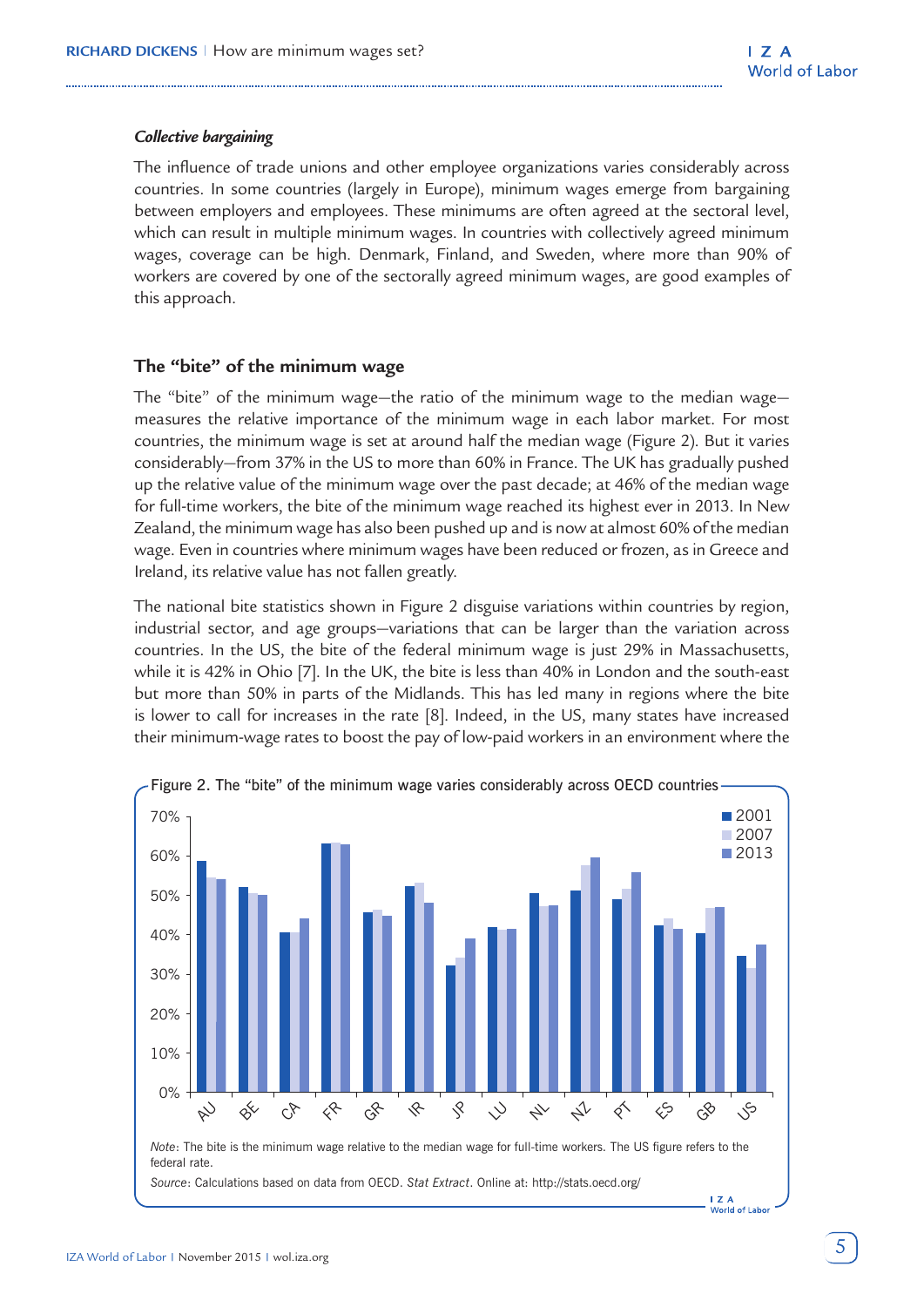federal minimum is ineffective. Even in states that have a minimum wage that is considerably higher than the national rate, the bite is often well below that in lower-wage states where the federal rate applies [7].

## **Variations in legislated minimum wages across groups of workers**

Many countries have lower minimum wage rates for younger workers on the premise that they are, on average, less productive than older workers and that spells of unemployment in the early years of work can have long-term scarring effects. Indeed, some countries exempt young workers from coverage.

The minimum-wage treatment of young workers differ considerably across countries (Figure 3). The Netherlands sets very low minimum wage rates for young workers: less than 50% of the adult rate for those aged 18 and 19. The full adult rate does not apply until age 23. In France, Portugal, and Spain, the minimum wage rates for young workers are relatively high, potentially a cause of high youth unemployment in those countries.

At almost 50% in Spain, 33% in Portugal, and 24% in France, youth unemployment rates in these countries are much higher than the EU average of 20% in 2015. Studies have found negative employment effects from minimum wages for young workers [9]. But obtaining direct evidence that higher youth minimum wage rates result in youth unemployment is difficult because opportunities for robust evaluation are few and far between. Simulation results predict that if France were to adopt the US federal minimum wage, youth unemployment would fall about nine percentage points to a level similar to that in the US [10]. While interesting, these results need to be treated with some caution because they are sensitive to the modeling assumptions.

Perhaps the best direct evidence on the effects of the minimum wage on youths comes from New Zealand, where eligibility for the adult minimum wage was lowered from 20 to 18 in

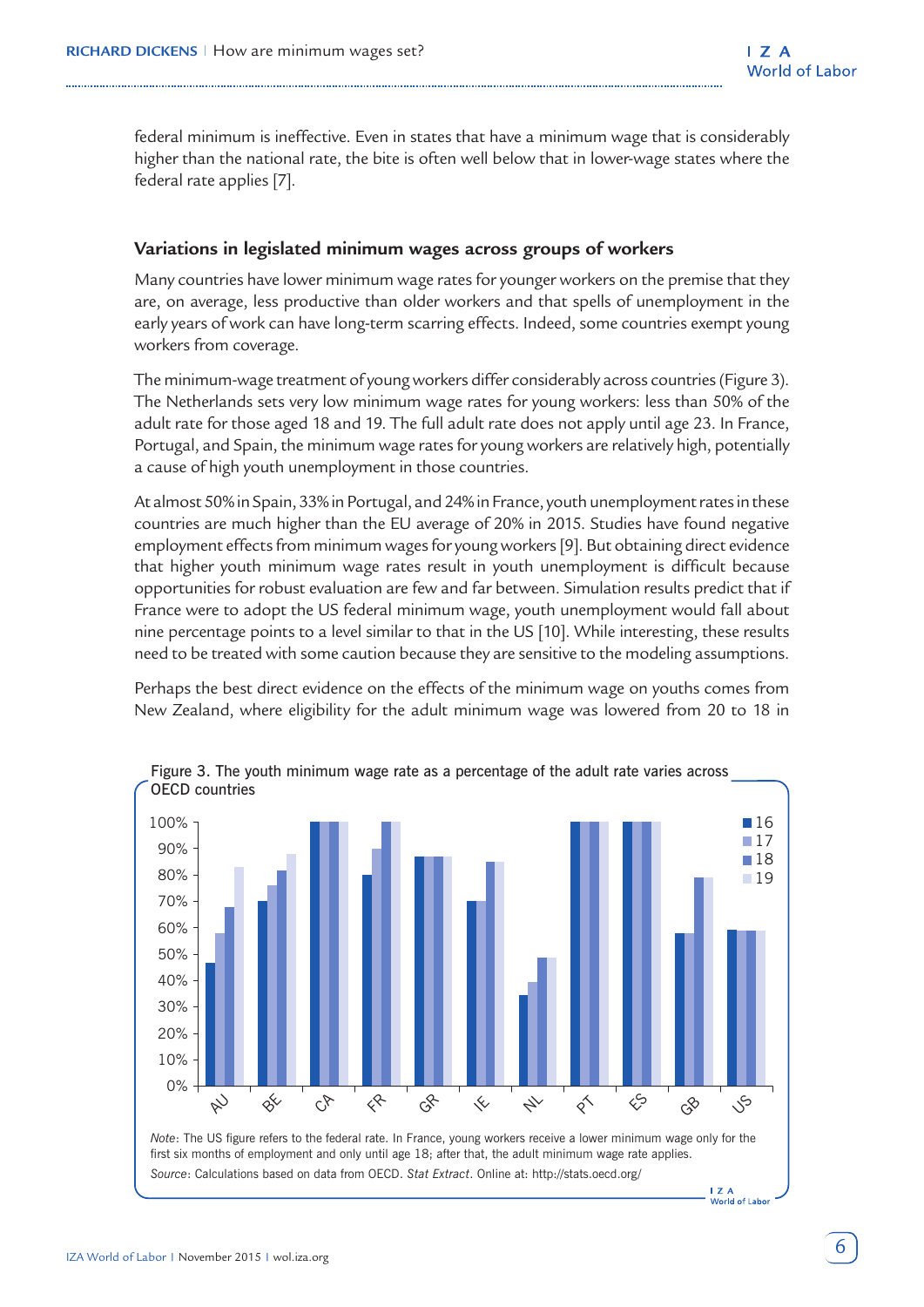2001, resulting in a 69% increase in the minimum wage for 18- and 19-year-olds. But there were no robust changes to employment or work hours for this group [11].

Many countries take a cautious approach to youth minimum wages given the uncertainty about employment impacts and weaknesses in the minimum wage as an anti-poverty tool. The link between low wages and poverty is weaker for young workers than for older workers since many low-paid youth may be living at home in middle-income households. Another downside of tying the youth and adult rates together is that it can result in a lower adult rate than otherwise. Other countries, including Canada and France, are concerned with issues of fairness that arise when different minimum wage rates apply to young people.

Despite wide regional variation in wages in most countries, only four countries have nationally set minimum rates that vary by region: Canada, China, Indonesia, and Japan. Of course, there are regional variations in minimum wages within some countries as a result of rates set by local jurisdictions, such as those set by US states. The UK has recently heard calls to introduce a regional minimum wage, particularly for London. But the downside of such arrangements is a loss of simplicity in the rate and potential issues around the borders where minimum wage rates change. There are also concerns about cementing regional labor market differences, with the lower-pay regions being left behind [8].

Minimum wages can vary by sector of employment, often in conjunction with collective bargaining to determine them. In countries with a minimum wage system, about half set the minimum at the national level, and half at the sectoral (or occupational) level [1]. The use of sectoral rates is more prevalent in Africa and Latin America than in OECD countries. The advantage of a sectoral minimum is that it can raise the pay of more workers since it can better target low pay in each sector. But sectoral minimum wages can also result in a lack of coverage for large sections of the workforce [12]. In addition, sectoral or occupational rates can add complexity and result in myriad rates for each industry. The wide ranging use of sectoral rates in Latin America is thus often cited as a reason for high non-compliance there.

#### **Merits of the different approaches**

Most economists and policymakers have concluded that a minimum wage, set at the right level, can have positive effects on the labor market. In countries with strong in-work welfare systems, it can shift some of the costs of tackling low incomes from government to firms. It can also tackle fairness in the labor market, which helps explain why the minimum wage is so popular with the public.

#### *Too little evidence to assess them*

But which minimum-wage system best delivers these outcomes without unduly diminishing the employment prospects of affected workers? The key variables here are the minimum wage setting regime and the degree to which rates vary across subgroups of workers. There appears to be no direct empirical evidence on labor market outcomes of different minimum wage setting systems, likely because of the difficulty of comparing differences across countries where many other labor-market practices differ.

But there is some evidence on the effect of variation in rates by groups of workers. That evidence tends to show that where young workers are paid the same as adult workers, they can suffer higher unemployment, as in France and Spain. Variation in the minimum wage by age appears to be a promising way to use the minimum wage to tackle poverty while protecting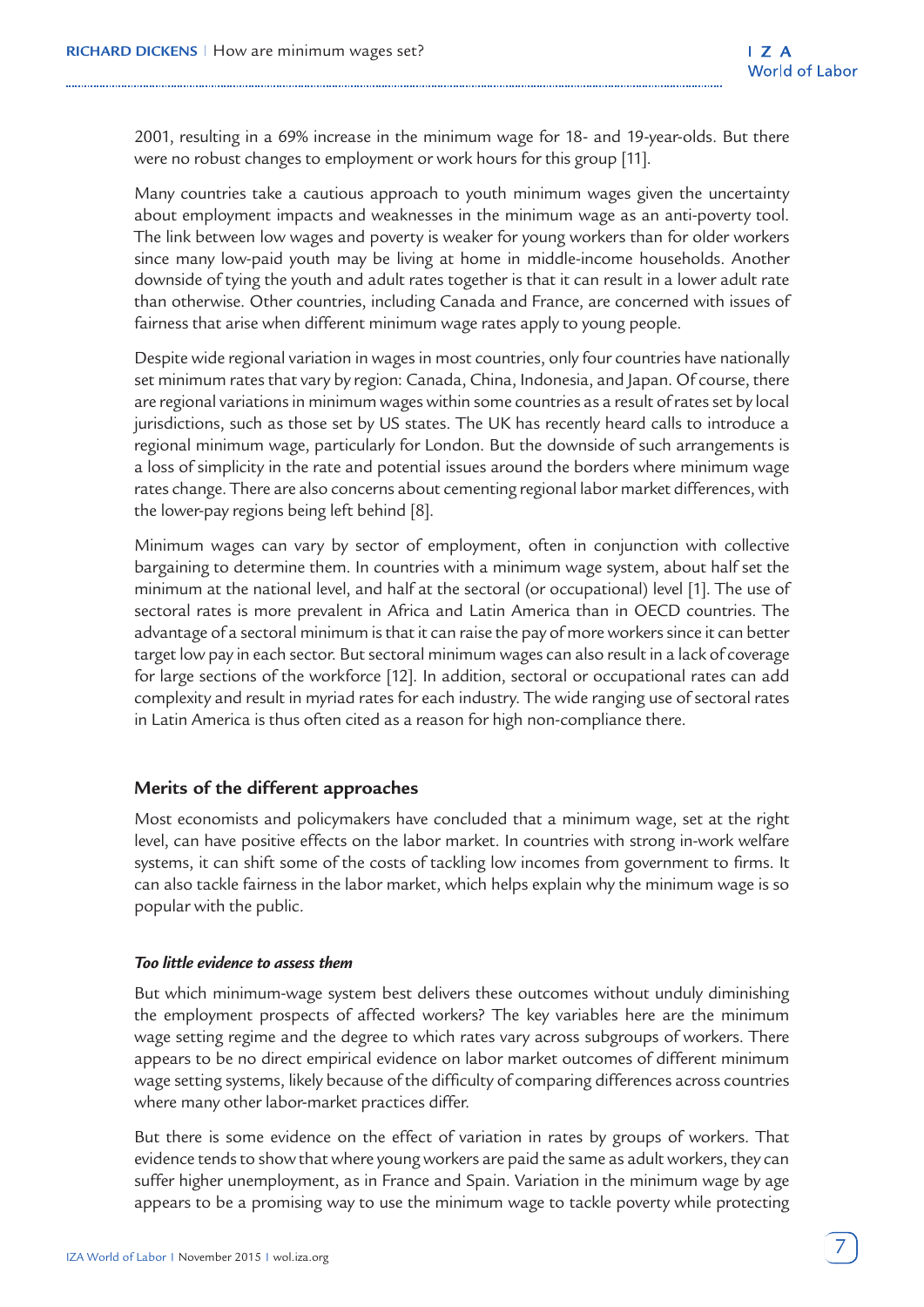more vulnerable workers. A higher minimum wage rate for older workers would be a better targeted poverty tool, since low-paid older workers are more likely to be living in poverty than low-paid younger workers. Some variation in rates is therefore desirable as it allows for a more flexible minimum-wage system that can better target low pay and poverty.

In addition, having a complex set of rates can reduce compliance because of increased confusion among employers and employees. There is some indication that the somewhat complex structure of the apprentice minimum wage in the UK, although still relatively simple, has resulted in a high level of non-compliance.

Another dimension of minimum wages that has some political and public support is variation across regions within countries. Witness the proliferation of rates across the US as states and cities break free from the federal minimum; calls for a higher minimum wage in London than in the rest of the UK; and proposals for regional variation in Germany. As regional flexibility gains support, there is also some support for an EU-wide minimum. But considering the wide variation in wage rates across European countries, this is probably some way off.

#### *Expert bodies as the preferred minimum wage setting mechanism*

Support seems to be growing in many countries for a system of setting the minimum wage in which an expert body advises the government, but the government makes the final decision, as in the case of the UK LPC. This arm's-length approach is increasingly being used in many areas of policy. Examples in the UK include the Monetary Policy Commission, the National Institute for Clinical Excellence, the Competition Commission, and various public sector pay review bodies. These expert panels depoliticize the process by providing evidence based on economic fundamentals in place of politically driven decisions.

An expert panel can also ensure buy-in from all stakeholders in setting policy. This is crucial for policies such as the minimum wage, where there can be clear differences in the benefits and costs to employers and employees—and thus opposing views on what the rate should be. This consensual approach to policy is likely to have been a key feature in the success and survival of the minimum wage in the UK since it was established in 1999. In general, the approach has worked well, and several other countries have copied the UK model to some degree.

How the expert panel is formed is also crucial. Different approaches have been adopted, with varying use of independent panel members, with or without voting rights. South Korea's minimum wage commission is composed of nine employers, nine employees, and nine independent members. The structure of the panel and the fact that discussions are made public have affected its ability to agree on rates.

The commission needs enough flexibility to respond to economic shocks so that the minimum wage does not hurt employment. That means that it must have the authority to act without political interference or hard constraints on what it can recommend. The French system which combines an expert commission with indexation leaves the expert body with its hands tied.

## **LIMITATIONS AND GAPS**

The evidence for what type of minimum wage setting regime works best is very difficult to evaluate empirically. Regimes generally vary only across countries, so any empirical analysis is essentially a cross-country analysis. The disadvantage is that many other country-level influences are likely to be at play that are correlated with minimum-wage policy, such as policies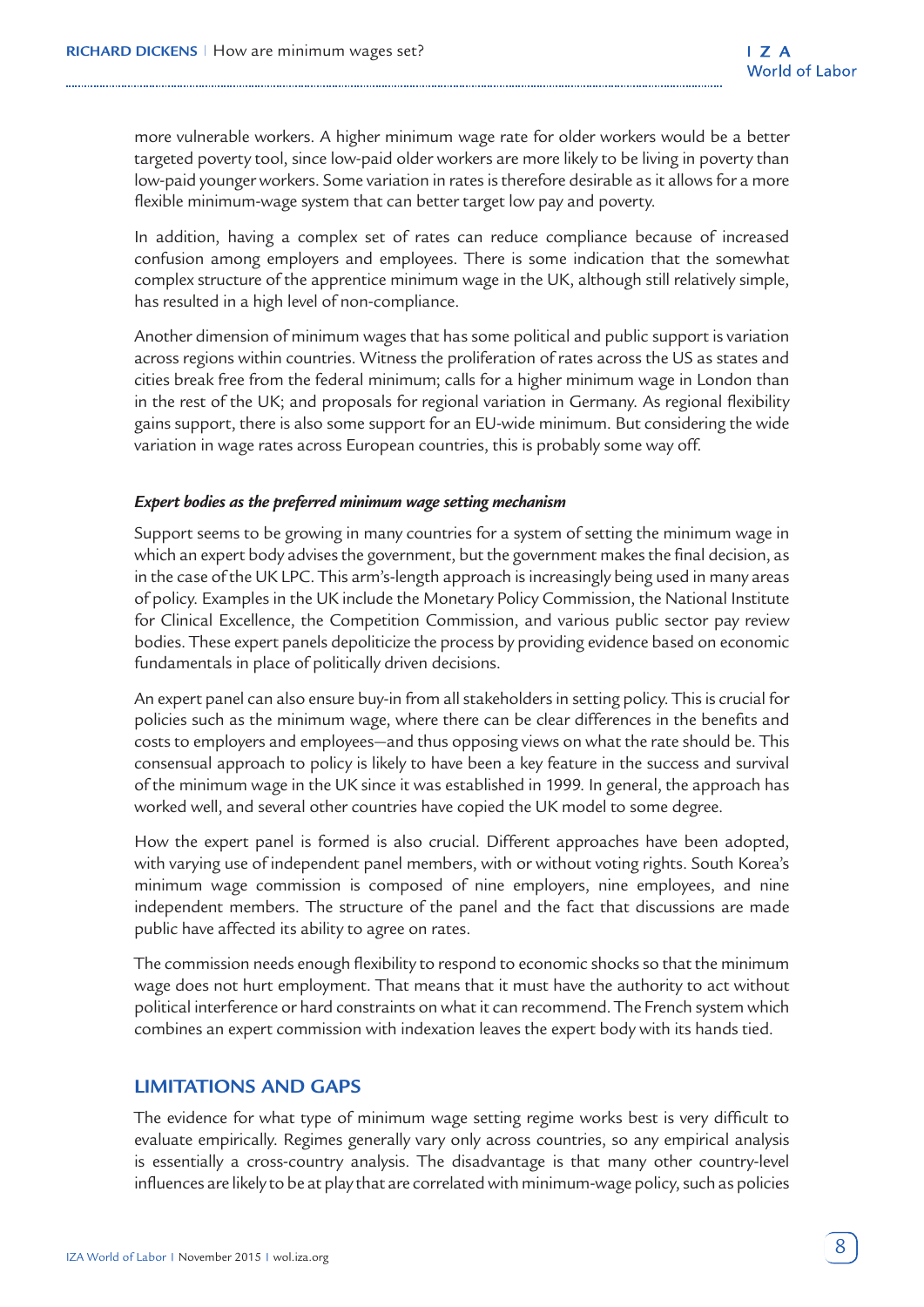toward in-work benefits and union bargaining. That makes it very difficult to distinguish the effect of the minimum-wage regime on outcomes for low-paid workers from the effects of all these other influences.

A similar concern applies when trying to understand the use of different rates for different groups of workers, though this evidence is a bit more robust given the natural experiments made possible by policy changes in the minimum wage rates that apply to different groups. An example is New Zealand, which lowered the age at which the adult rate applies from 20 to 18. Another is the sharp increase in the UK minimum wage for workers 25 and older.

## **SUMMARY AND POLICY ADVICE**

Minimum wages have become an accepted part of the anti-poverty policy landscape in many countries and are now widely implemented to tackle the extremes of low pay. How minimum wages are set varies considerably, but the use of expert bodies to advise governments on rates is increasing. Similarly, the use of different rates for different groups of workers varies; some countries have very simple structures with just a few rates for different ages, and some have very complex structures with a multitude of rates.

What level of minimum wages works best depends on the context. Each minimum wage should be tailored to its specific labor market setting. Labor markets can vary substantially, with differences in the extent of low-paid workers, in the levels of formal and informal work, and in the ability to enforce labor regulations. Any minimum wage regime has to accommodate these different features in a sensible way.

The structure of minimum wage rates is also context-specific. However, there appear to be general merits in a relatively simple structure. Age variation can help to target low pay and poverty more precisely. But a complex set of rates can lead to confusion and lower compliance.

Finally, who should set the rate? The growing prominence of expert bodies that advise governments is an indicator of the success of this approach. An expert body that weighs the evidence before making recommendations can guide minimum wage policy through both good and bad economic times. One limitation of such an evidenced-based body is political: it is unlikely to make stepwise changes to the level of the minimum wage, as with the new higher rate set by the government in Germany and the higher adult rate recently introduced by the UK Chancellor of Exchequer. The impacts of these bold initiatives will not become apparent for some time, and it may be very hard to backtrack if things do not work out as planned.

#### **Acknowledgments**

The author thanks two anonymous referees and the IZA World of Labor editors for many helpful suggestions on earlier drafts. The views expressed here are those of the author and do not necessarily reflect the views of the UK Low Pay Commission.

## **Competing interests**

The IZA World of Labor project is committed to the *IZA Guiding Principles of Research Integrity*. The author declares to have observed these principles.

© Richard Dickens